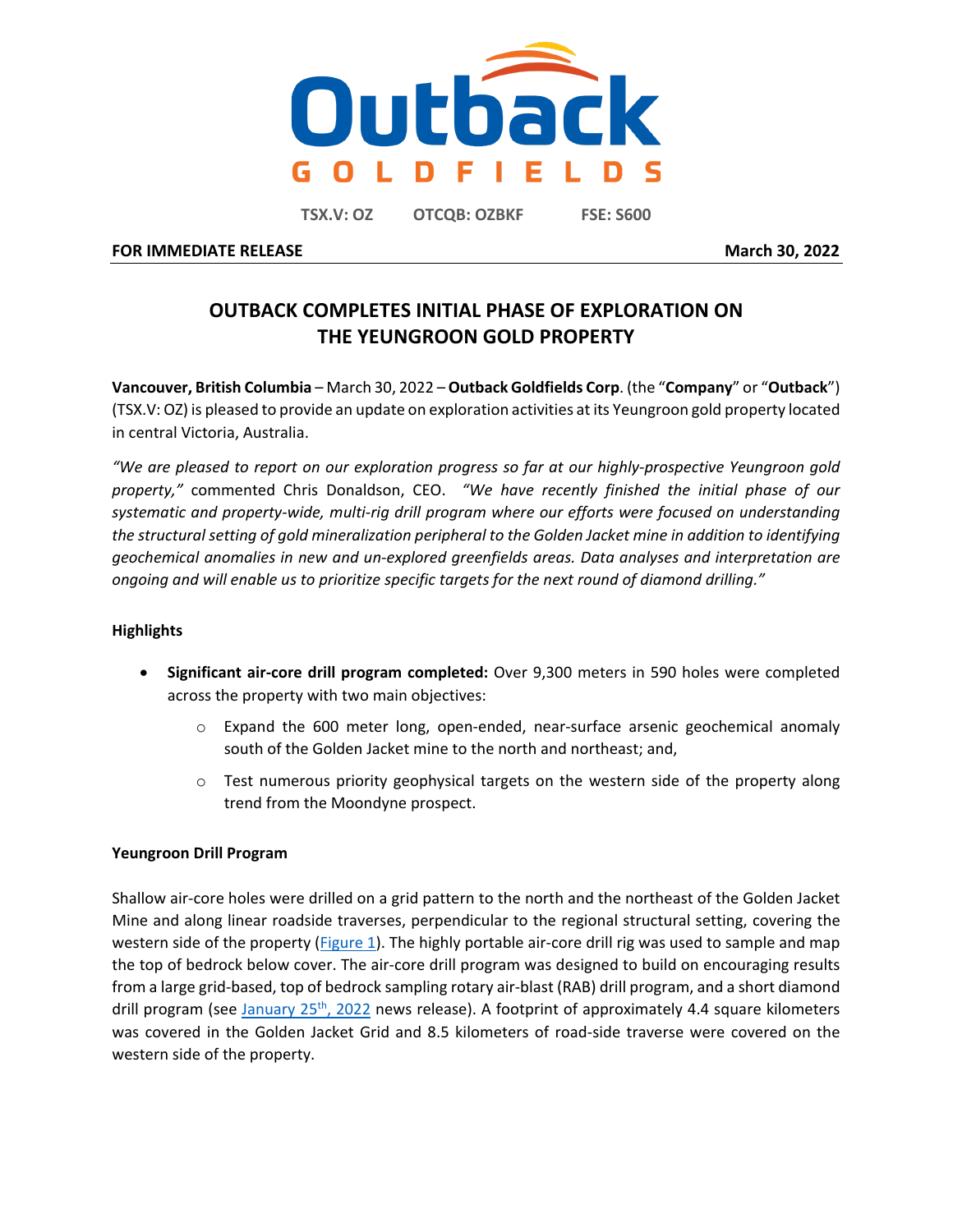Drilling was first focused on testing the northwestern extent of the reef-hosted gold system along strike from the Golden Jacket mine, as well as testing numerous geophysical targets to the northeast and to the west of the mine along interpreted structural offsets. The Golden Jacket mine is associated with the property-scale, northwest-trending Golden Jacket fault, which transects the property for over 30 kilometres of strike length. Historical small-scale production from the Golden Jacket mine was reportedly 1,400 ounces of gold at approximately 250 grams per tonne [\(Bibby and Moore, 1998\)](#page-2-0).



<span id="page-1-0"></span>*Figure 1. Map showing the areas of focus for Phase 1 drill program. Background is 1st vertical derivative magnetics. Geochemical results are pending. [1. Edwards et al. \(2001\),](#page-2-1) [2. Bibby and Moore \(1998\).](#page-2-0)* 

Rock-chip samples from the drilling are being analysed daily using a tailored portable Xray fluorescence spectrometer (pXRF) workflow to measure elemental concentrations from prepared sample mounts as well as QA/QC samples. The focus for these analyses is pathfinder element geochemical concentrations (e.g., arsenic). Portable XRF analyses are ongoing and anomalous samples will be sent to the lab for fire assay gold analyses and results will be reported once received and compiled.

The relationship between gold mineralization and disseminated arsenopyrite and high-arsenic contents in host rocks peripheral to gold-bearing quartz reefs is well established throughout the Victorian Goldfields (e.g., Arne et al., 2008) and has been used to focus exploration and vector to high-grade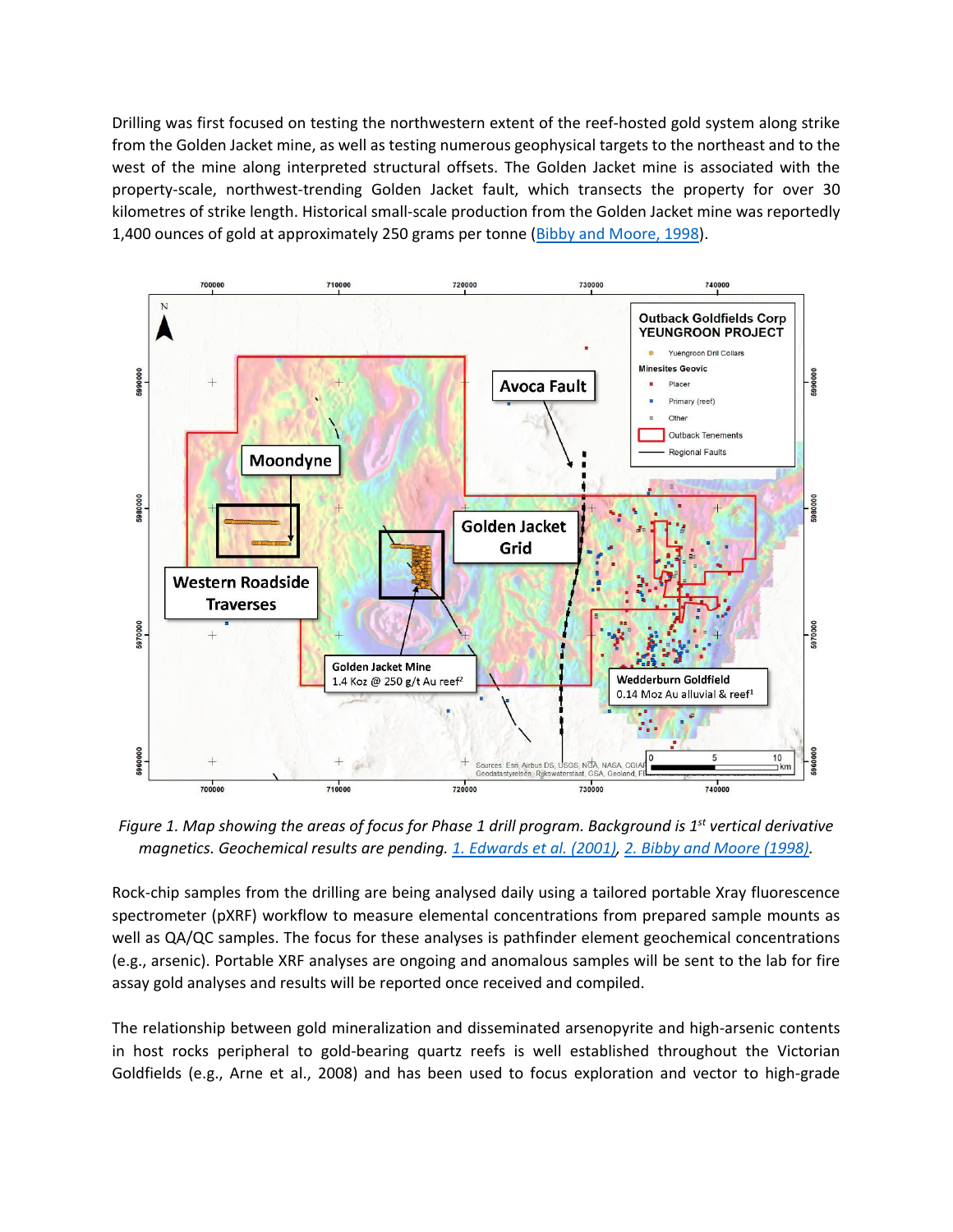mineralization. Using the pXRF has allowed the technical team to streamline the analyses and make informed exploration decisions in the field based on a key suite of pathfinder elements.

# **Yeungroon Project**

The 698 km<sup>2</sup> Yeungroon property is transected by the north-trending, crustal-scale Avoca fault, which separates the western Stawell zone from the Eastern Bendigo zone. The western side of the Yeungroon property contains the historic Golden Jacket hard-rock reef mine associated with the regional-scale, northwest-trending Golden Jacket fault. Historical mining records indicate the Golden Jacket mine produced quartz-rich ore with grades of up to 250 grams per tonne gold (Bibby and More, 1998), however, the vertical and lateral extent of mineralization remains unknown.

The eastern side of the project is underlain by Ordovician rocks of the Castlemaine group and comprises the northern extent of the Wedderburn Goldfield, where numerous small-scale, historical alluvial and hard-rock mines are located.

# **Community Engagement**

Outback recognises the importance of open and honest community engagement in all our exploration activities. We approach all our exploration activities in a sustainable manner and ensure our activities comply with the Victorian Code of Practice for Mineral Exploration. As such, community consultation with local landowners has commenced and is ongoing.

# **National Instrument 43-101 Disclosure**

This news release has been approved by Mr. Matthew Hernan (FAusIMM, MAIG) an independent consultant and "Qualified Person" as defined in National Instrument 43-101, *Standards of Disclosure for Mineral Projects* of the Canadian Securities Administrators.

Some data disclosed in this news release relating to sampling and drilling results is historical in nature. Neither the Company nor a qualified person has yet verified this data and therefore investors should not place undue reliance on such data. In some cases, the data may be unverifiable due to lack of drill core. Mineralization hosted on adjacent and/or nearby and/or geologically similar properties is not necessarily indicative of mineralization hosted on the Company's property.

# **References**

Arne, D.C., House, E., and Lisitsin, V., 2008, Lithogeochemical haloes surrounding central Victorian gold deposits: Part 1 – Primary alteration, Geoscience Victoria Gold Undercover Report 4, 95 p.

<span id="page-2-0"></span>Bibby, L.M., and Moore, D.H., 1998, Charlton 1:100,000 map area geological report, Geological Survey of Victoria Report 116, 95 p.

<span id="page-2-1"></span>Edwards, J., Moore, D.H., Lynn, S.F., and Bibby, L.M., 2001, Wedderburn 1:100,000 map area geological report, Geological Survey of Victoria Report 122, 118 p.